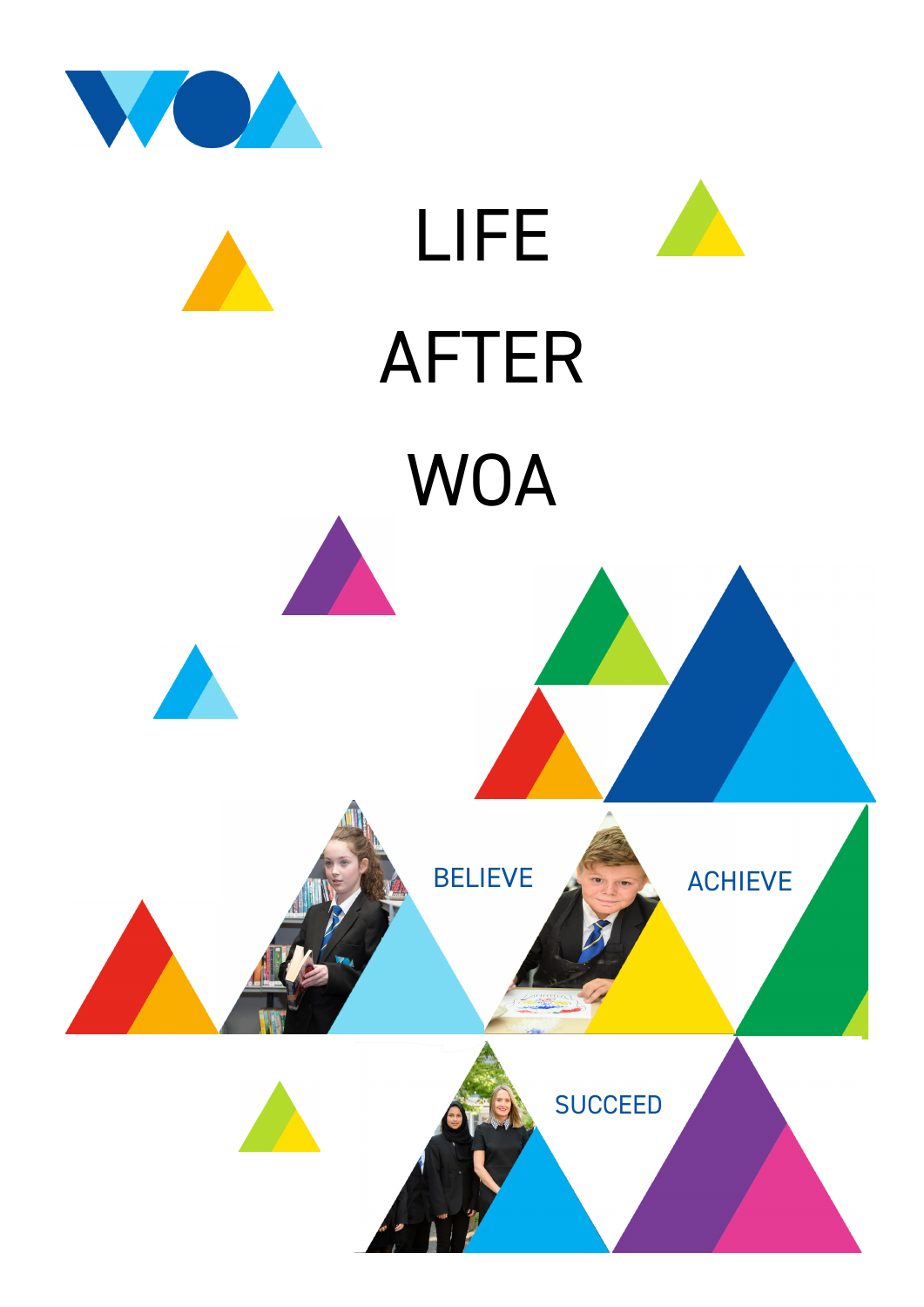

Although your time with us is quickly drawing to en end we want to make sure we have fully prepared you to go on and do great things!

Our 'Life After WOA' package is designed to support you with this transition, offering you access to post 16 providers of A levels, Vocational qualifications, apprenticeships and employers. Supporting you with CVs, letters of application and Interviews, and enhancing your life skills as your final step on the road to success. We also have a number of 'WOA Summer Internships' available to help you gain some valuable work experience.

If you have any questions about Life after WOA



please see Mr Wagstaff or Miss Atkins.

|                      | Lesson 1                                                        | Lesson 2                                                                            | Lesson 3                                                                                 | Lesson 4                                      | Lesson 5                               |
|----------------------|-----------------------------------------------------------------|-------------------------------------------------------------------------------------|------------------------------------------------------------------------------------------|-----------------------------------------------|----------------------------------------|
| Monday 7th           | 11B-Life After<br><b>WOA Assembly</b><br>11A-Normal<br>Lessons  | 11B-Normal<br>Lessons<br>11A-Life After<br><b>WOA Assembly</b>                      | Level 3 taster<br>Lessons (pick via<br>the google<br>Classroom)                          | Normal Lessons                                | <b>Normal Lessons</b>                  |
| <b>Tuesday 8th</b>   | Level 3 taster<br>Lessons (pick via<br>the google<br>Classroom) | 11B-Normal<br>Lessons<br>11A-Connexions<br>and College<br>Roadshow<br>(Sports Hall) | 11B-Connexions<br>and College<br>Roadshow<br>(Sports Hall)<br>11A-Normal<br>Lessons      | Normal Lessons                                | <b>Normal Lessons</b>                  |
| <b>Wednesday 9th</b> | 11B-Connexions<br>CV and letter<br>writing (Arena)<br>11A-RSHE  | 11B-RSHE<br>11A-Normal<br>Lessons                                                   | 11B-Normal<br>Lessons<br>11A-Connexions<br>CV and letter                                 | <b>WOA Freshers</b><br>Fair                   | <b>Normal Lessons</b>                  |
| Thursday 10th        | Normal Lessons                                                  | Normal Lessons                                                                      | Sandwell EBP-<br>Careers Xpo                                                             | 11B-Preparing<br>for Interviews<br>11A-Normal | 11B-Normal<br>Lessons<br>11A-Preparing |
| Friday 11th          | <b>RSHE</b>                                                     | <b>RSHE</b>                                                                         | <b>NCS-Launch Event</b><br>Rock Climbing, Archery, Enterprise, Character<br>Development. |                                               |                                        |

## **Week One timetable**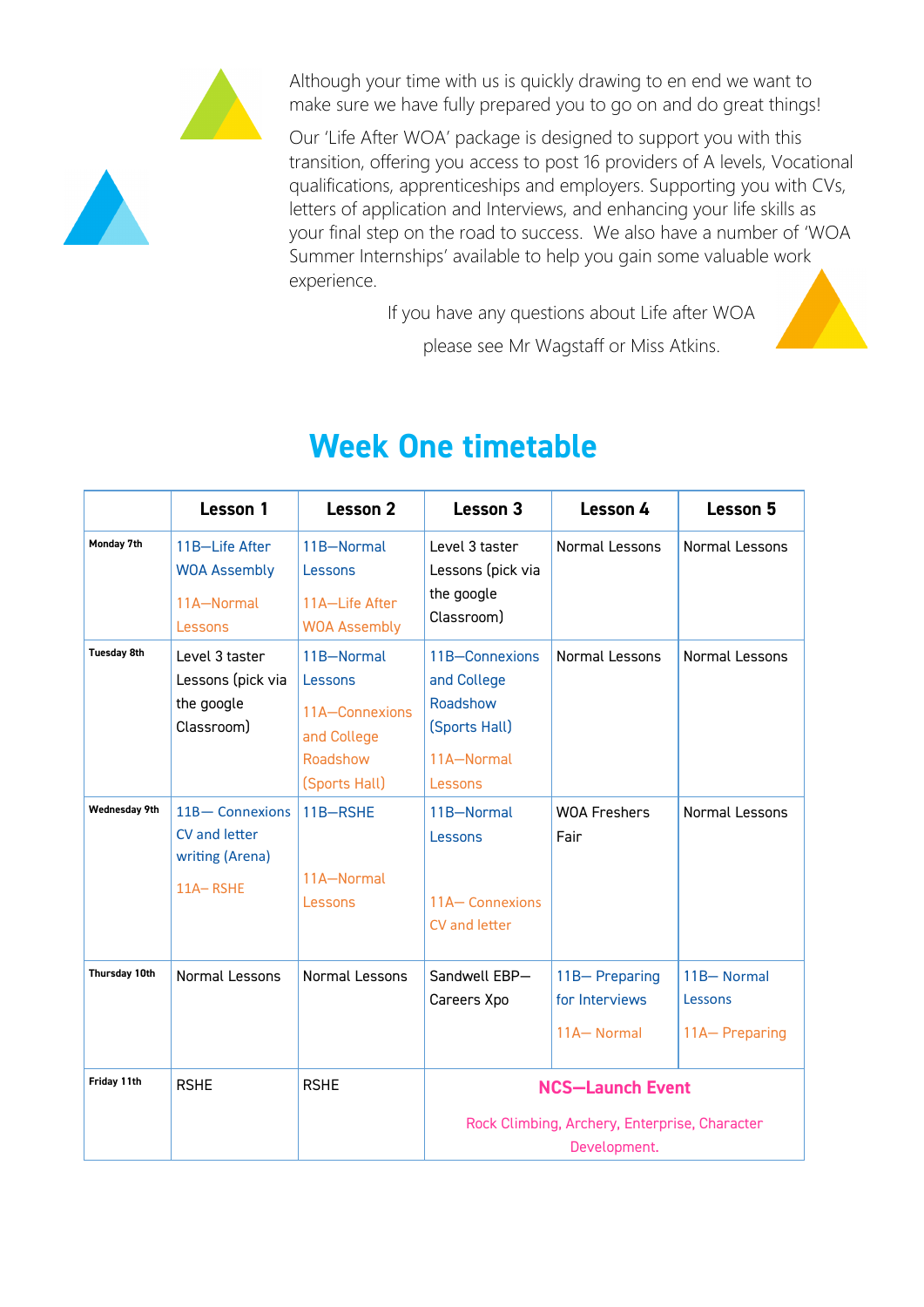





## **Week Two timetable**

| Saturday 12th June (Optional) | NCS Fresher Fayre (11-2:30pm) Optional-                   |  |  |
|-------------------------------|-----------------------------------------------------------|--|--|
| Sunday 13th June (Optional)   | Graffiti Workshops 11-2:30pm Optional                     |  |  |
| Monday 14th June              | Baggeridge Academy High Ropes/ Rock Climbing/ Bouldering- |  |  |
| Tuesday 15th June             | Loud Speaker Live- Public Speaking Coaching               |  |  |
| Wednesday 16th June           | Baggeridge Academy- High Ropes/ Rock Climbing/ Bouldering |  |  |
| Thursday 17th June            | Social action planning and Dragons Den pitch              |  |  |

### **Friday 18th June — WOA Graduation**



Year 11 Students last day at WOA will be Friday 18<sup>th</sup> June 2021. To mark this occasion all students will be invited in to attend our annual graduation ceremony from 9.30am – 11am.

Dress to impress and celebrate the end of your journey at WOA.

### **Friday 9th July - Class of 2021 Prom**

Eligibility for an invitation to graduation and the Prom is conditional, and we reserve the right to withhold or revoke an invitation if we feel that a student has failed to meet the minimum expectations that staff at the school demand from ALL Year 11 students. These expectations are:

- 100% attendance to school and lessons between Monday  $17<sup>th</sup>$  May and Friday 18<sup>th</sup> June (exceptional circumstances for absence will be considered)
- $\bullet$  0 lates and lessons to school between Monday 17<sup>th</sup> May and Friday 18<sup>th</sup> June (exceptional circumstances for absence will be considered)
- All assessments and coursework are completed and submitted by individual subject deadlines.



Full participation in the NCS programme.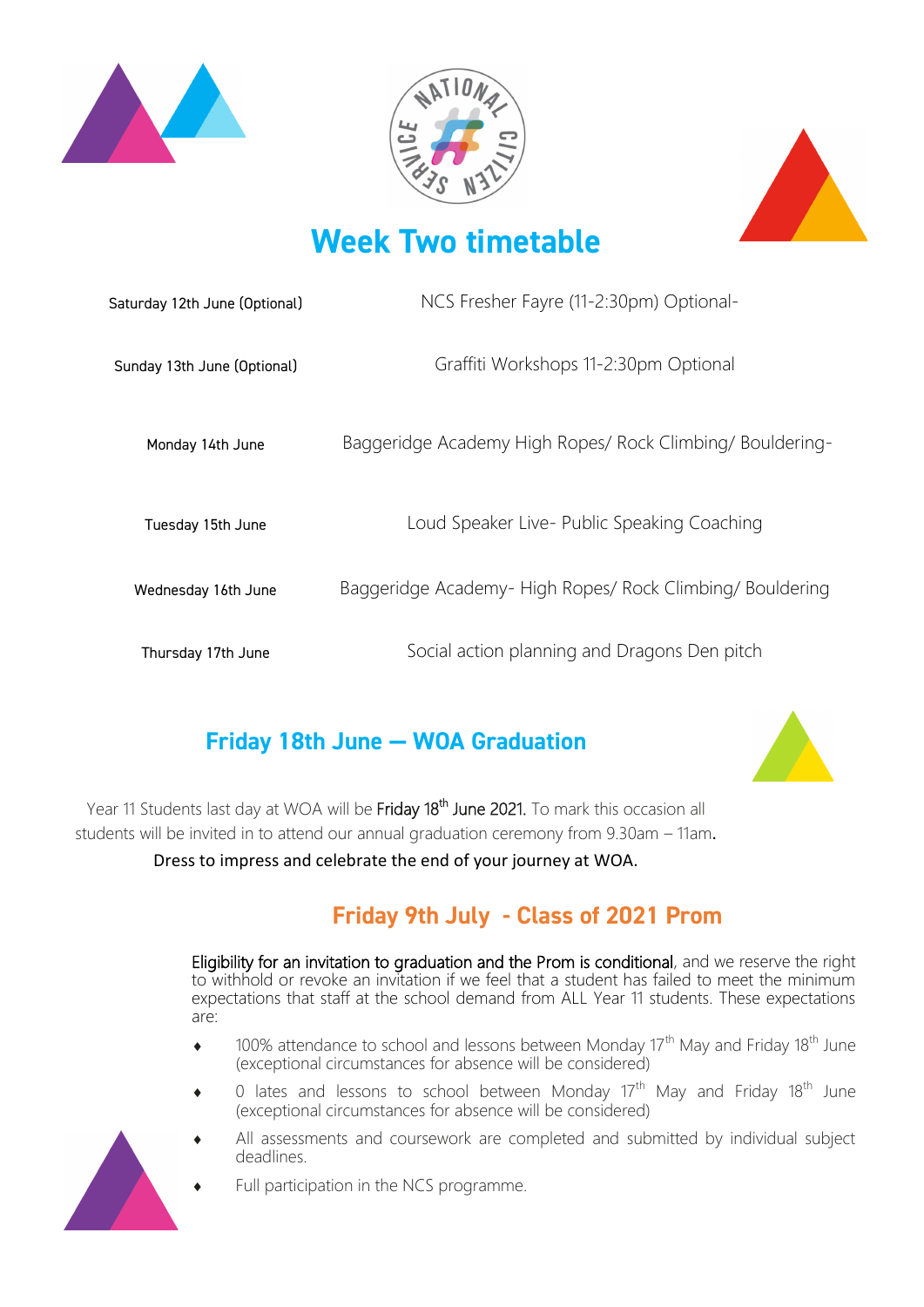## **YEAR 11**

## **CEIAG: FUTURES PROGRAMME – 'Life after WOA'**

| This is a summary of the careers advice and quidance (CEIAG) available to support your transi-<br>tion into post 16 education, employment or training.                                                                                                                                                                                                                                                                                                                                                                                                                                                                           | For more info: Where/Web-links                                                                |
|----------------------------------------------------------------------------------------------------------------------------------------------------------------------------------------------------------------------------------------------------------------------------------------------------------------------------------------------------------------------------------------------------------------------------------------------------------------------------------------------------------------------------------------------------------------------------------------------------------------------------------|-----------------------------------------------------------------------------------------------|
| <b>COLLEGE APPLICATION: If you don't have a post 16 destination yet- DON'T PANIC! It's</b><br>not too late. Make an appointment via the front office to see Miss Atkins or Mrs Ellis<br>(connexions).                                                                                                                                                                                                                                                                                                                                                                                                                            | Miss Atkins' office/drop.<br>Mrs Ellis- Connexions hub in<br>the LRC-appointment.             |
| Year 11 google careers classroom- This is the classroom we have been using all year<br>to deliver Smart Start & where there are lots of signposts to 'open events/virtual<br>tours' & general careers information.                                                                                                                                                                                                                                                                                                                                                                                                               | https://<br>classroom.google.com/c/<br>MTUyODc5NzYxMTYw?<br>cjc=id5mnpj                       |
| Sandwell College - See their website for the latest tours and to pre-register online for<br>a place. Don't miss out on the Discovery day on June 24th 2021.                                                                                                                                                                                                                                                                                                                                                                                                                                                                      | Course enquires<br>0800 622006<br>www.sandwell.ac.uk                                          |
| St Michaels Central Sixth- sign up online for the open day events. The next one is 16 <sup>th</sup><br>June at 16:00-18:00. You need to book your tour tickets online.                                                                                                                                                                                                                                                                                                                                                                                                                                                           | https://www.eventbrite.co.uk/e/<br>central-saint-michaels-sixth-form<br>-campus-tours-tickets |
| Walsall College- Open day events are taking place on 23rd June 2021 from 16:00-<br>19:00. For more virtual tours and enrolment dates see website.                                                                                                                                                                                                                                                                                                                                                                                                                                                                                | info@walsallcollege.ac.uk                                                                     |
| Dudley College - Virtual Open Evening- Wednesday 9 June 2021 from 4pm - 7pm. Face<br>-to-Face Open Day-Saturday 26 June 2021 from 10am - 2pm. You must register to at-<br>tend online.                                                                                                                                                                                                                                                                                                                                                                                                                                           | www.dudleycol.ac.uk                                                                           |
| Halesowen College- Applicant event on Thursday 17th June- and Virtual 'infofest' on<br>Wednesday 7th July. On Thursday 10 <sup>th</sup> June 2021 -parents/ carers & you online Ca-<br>reers Progression Evening at 7.30pm. pm. Guest presenters from universities, Ap-<br>prenticeship Services/college talk about higher education, student loans, subject spe-<br>cific talks on law, health, sport, criminology and policing, creative arts, medicine, IT,<br>teaching. Advice if you have chosen the wrong course. The event is virtual -you should<br>have been sent a link to obtain your free tickets to join via Teams. | Halesowen, B63 3NA.<br>info@halesowen.ac.uk                                                   |
| Bournville College - visit their website or Facebook page.                                                                                                                                                                                                                                                                                                                                                                                                                                                                                                                                                                       | http://www.bournville.ac.uk                                                                   |
| George Salter Sixth form - You should already have received information about your<br>place at GSA and open events. Contact them direct if needed.                                                                                                                                                                                                                                                                                                                                                                                                                                                                               | post16@georgesalter.com<br>0121 553 4665 ext 5233                                             |
| King Edward- you should have been contacted already about your place. If you want<br>further information, please visit their website or email. Open events are currently vir-<br>tual, this changes weekly so please keep checking.                                                                                                                                                                                                                                                                                                                                                                                              | 01384 398100<br>admission@kedst.ac.uk                                                         |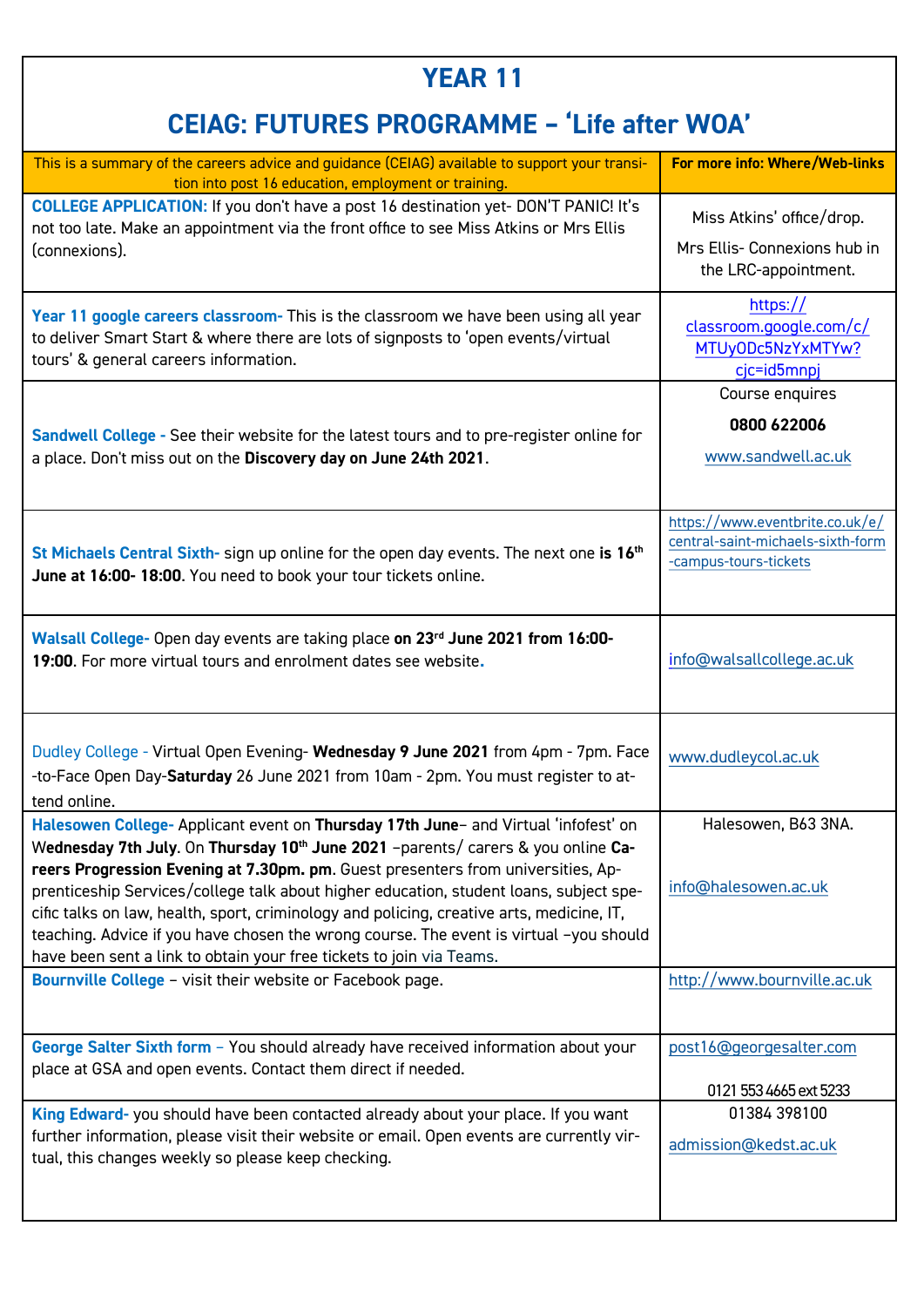| Queen Mary's Grammar school-All events currently are virtual. Check the                                                                                                       | Tel: 01922 720696                 |
|-------------------------------------------------------------------------------------------------------------------------------------------------------------------------------|-----------------------------------|
| Website for up to date information or email-admissions@gmgs.walsall.sch.uk.                                                                                                   | sixthformadmis-                   |
|                                                                                                                                                                               | sions@qmgs.walsall.sch.uk         |
|                                                                                                                                                                               |                                   |
| Westminster (SEND)- There are currently no open days planned however if you wish                                                                                              | SEN@westminster.sandwell.s        |
| to be notified of future open day plans please email them or contact Sally Ellis/<br>Connexions or Kay.morgangreen (WOA6).                                                    | ch.co.uk                          |
|                                                                                                                                                                               |                                   |
| WOA6 Internship programme for pupils with SEND-Visit the Academy website to                                                                                                   | kay.morgangreen@woacadem          |
| download a prospectus. To book a tour of the Academy, please use the email contact<br>provided.                                                                               | y.co.uk                           |
|                                                                                                                                                                               |                                   |
| Black Country Careers EXPO-This is a Virtual Careers experience and goes live 9am                                                                                             | Sign up: https://                 |
| on 24th May 2021 until Friday 18th June and then again 9am on 5th July until 30th                                                                                             | blackcountrycareers-              |
| July (available for 4 weeks each time)                                                                                                                                        | expo.co.uk/                       |
| Apprenticeships, Skills and Training Programmes                                                                                                                               |                                   |
| Sixth Form, FE and HE information, SEND opportunities                                                                                                                         |                                   |
| "live employment vacancies" zone for employment and apprenticeship opportuni-<br>ties across the Black Country.                                                               |                                   |
| The Video Vault Zone - provides a collection of helpful pre-recorded videos to help<br>make the right choice.                                                                 |                                   |
| <b>Careerpilot-</b> This is a useful and FREE website that some of you have already used this                                                                                 | https://                          |
| year. You can watch useful videos, create a CV, find out where the jobs are (Labour<br>market information- LMI), and create your own action plan.                             | www.careerpilot.org.uk/login      |
| Looking for a part time job? Get your CV ready using career pilot- and upload onto In-<br>deed.                                                                               | https://uk.indeed.com/            |
| Apprenticeships: Create an account FREE with the National Apprenticeship service to                                                                                           | https://www.gov.uk/apply-         |
| apply for the latest apprenticeships- there are lots appearing now!                                                                                                           | apprenticeship                    |
|                                                                                                                                                                               |                                   |
| Apprenticeships through Juniper to help you transition into a full apprenticeship-see                                                                                         | https://www.junipertraining.co.uk |
| Miss Atkins for a leaflet or make an appointment at their head office in Wednesbury                                                                                           |                                   |
| High street.                                                                                                                                                                  |                                   |
| Apprenticeships- 'Get in Go Far'- sign up to get emails for tips and news about appren-                                                                                       | www.getingofar.gov.uk             |
| ticeships. Parents can also sign up to 'help your children to go far'.                                                                                                        |                                   |
|                                                                                                                                                                               | nationalcareersser-               |
| National careers service-This website provides information, advice and guidance to<br>help you make decisions on learning, training and work. Write your CV, look at job pro- | vice.direct.gov.uk/               |
| files, do some action planning and search for courses.                                                                                                                        |                                   |
|                                                                                                                                                                               | @W_0_Academy                      |
| Apprenticeships: Visit WOA twitter and WOA face-book to get the latest apprentice-                                                                                            | facebook.com/wodensborough        |
| ships and careers information available.                                                                                                                                      |                                   |
|                                                                                                                                                                               | https://www.ucas.com/             |
| Find career ideas- Find career ideas by exploring different jobs, taking career quizzes,                                                                                      | ucas/16-18-choices/find-          |
| or looking at volunteering, apprenticeships, or starting your own business. (University<br>information)                                                                       | career-ideas                      |
|                                                                                                                                                                               |                                   |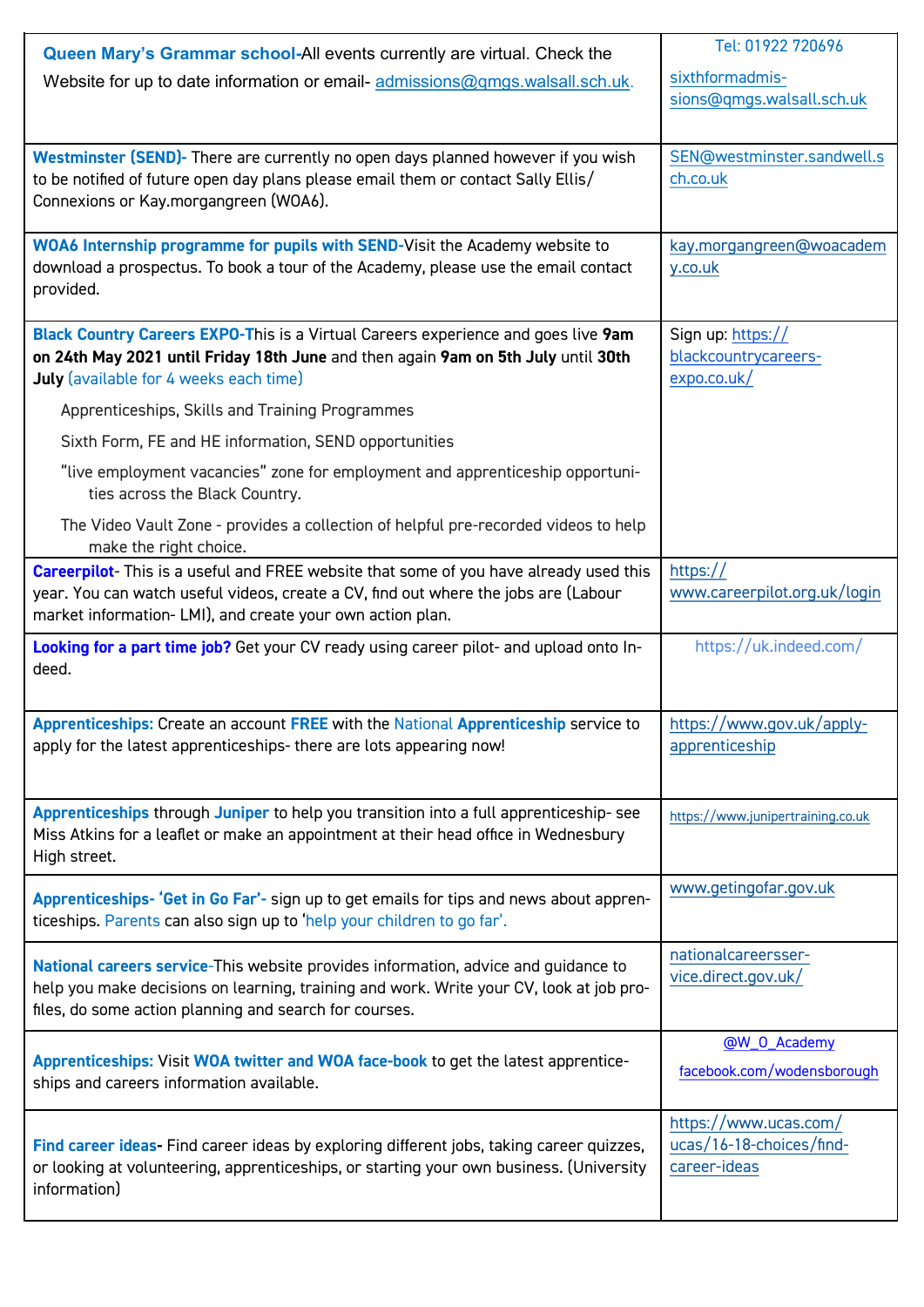| Connexions- Whether you've got a clear idea about your future career and or you<br>don't yet know which route to take, during Year 11 you can explore your career ideas<br>and make some important decisions about your future education, training or employ-<br>ment.                                                                                                                                                                                          | https://<br>www.connexionssandwell.co.u<br>$\underline{k}$<br>visit the facebook page<br>Tel: 0121 569 2955 |  |
|-----------------------------------------------------------------------------------------------------------------------------------------------------------------------------------------------------------------------------------------------------------------------------------------------------------------------------------------------------------------------------------------------------------------------------------------------------------------|-------------------------------------------------------------------------------------------------------------|--|
| Mailing lists: If you would like to join the mailing list for the latest information about<br>College, careers opportunities and apprenticeships, please email Miss Atkins so you<br>can join the CareersHub@WOA.                                                                                                                                                                                                                                               | Nicola.atkins@woacademy.co.uk                                                                               |  |
| WOA ALUMNI- Do you want to be part of our WOA Alumni?<br>A chance to share with other students currently in school your personal experiences<br>and support them as they make their journey to College/sixth form/apprenticeship.<br>An opportunity for you to tell us about your success and future aspirations. Why not<br>complete your work experience placement with us and continue to build your own<br>CV.? To join the WOA Alumni contact Miss Atkins. | Nicola.atkins@woacademy.co.uk                                                                               |  |
| National Citizenship Service - NCS. Have you taken part in the year 11 leavers pro-<br>gramme? Are you signed up for the summer residential? Remember that this can<br>contribute towards the GOLD AWARD in Duke of Edinburgh as well as enhance your<br>CV.                                                                                                                                                                                                    | https://wearencs.com/summer                                                                                 |  |
| <b>Wodensborough Ormiston Academy- CEIAG 2021-2022</b>                                                                                                                                                                                                                                                                                                                                                                                                          |                                                                                                             |  |



# **WOA SUMMER INTERNSHIPS 2021**

Our Summer Internships package is a brand new and exciting scheme to support ur outgoing year 11 in developing reallifed, work related skills by obtaining and working in school in one of four identified roles. These are:

> Curriculum Support Coach Sports Development Coach Numeracy/Literacy Coach Student Voice Facilitator

On the next few pages you will find job descriptions for each of these roles.

If you are interested in gaining a WOA Summer internship please complete and return the application form on the last page of this booklet.

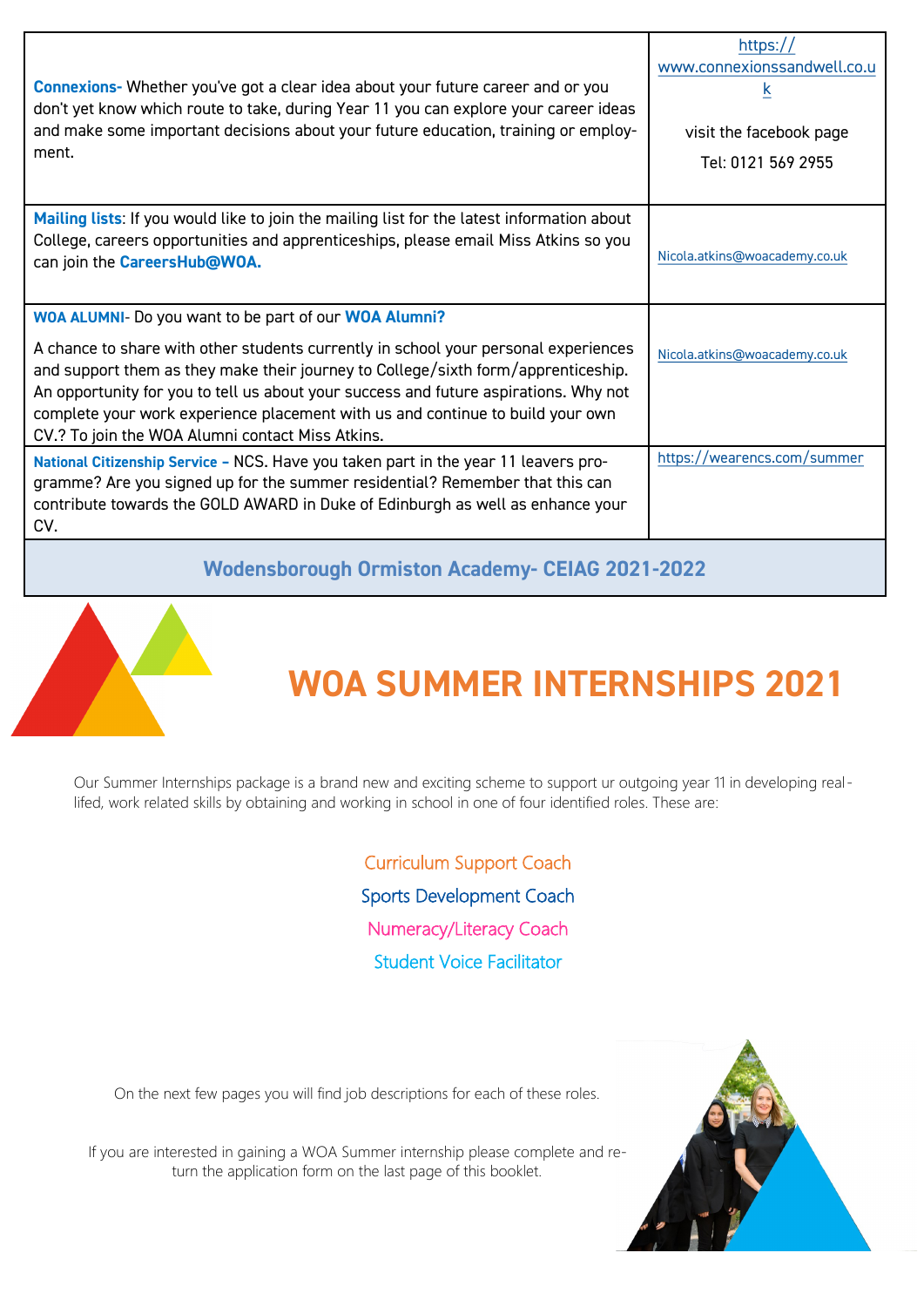**CURRICULUM SUPPORT COACH**



#### **JOB DESCRIPTION & PERSON SPECIFICATION**

| <b>JOB DESCRIPTION</b>       |                                                                                                                                                                                 |  |
|------------------------------|---------------------------------------------------------------------------------------------------------------------------------------------------------------------------------|--|
| <b>RESPONSIBLE TO</b>        | HEAD OF PE FACULTY / IDENTIFIED TEACHING STAFF                                                                                                                                  |  |
| AIM OF THE ROLE              | To provide additional support for faculty areas in relation to adminis-<br>trative support (i.e. stock checks/stationary), classroom displays and<br>classrooms as appropriate. |  |
| <b>MAIN RESPONSIBILITIES</b> | Providing support for teacher with equipment<br>Organising display boards and de-cal transfers<br>To provide in-class support for identified class teachers as appro-<br>priate |  |

| PERSON SPECIFICATION                         |                                            |                                                |  |
|----------------------------------------------|--------------------------------------------|------------------------------------------------|--|
| ESSENTIAL                                    | <b>DESIRABLE</b>                           | ASSESSED THROUGH                               |  |
| Competent levels of literacy / nu-<br>meracy |                                            | Application<br>References<br>Interview         |  |
| Good spoken communication<br>skills          |                                            | Application<br>References<br>Interview         |  |
|                                              | Experience in a student leadership<br>role | Application<br>References<br>Interview         |  |
| Reliable and punctual                        |                                            | Application<br>Attendance records<br>Interview |  |
| Smartly presented                            |                                            | Application<br>References<br>Interview         |  |
|                                              | Imaginative and creative                   | Application<br>References<br>Interview         |  |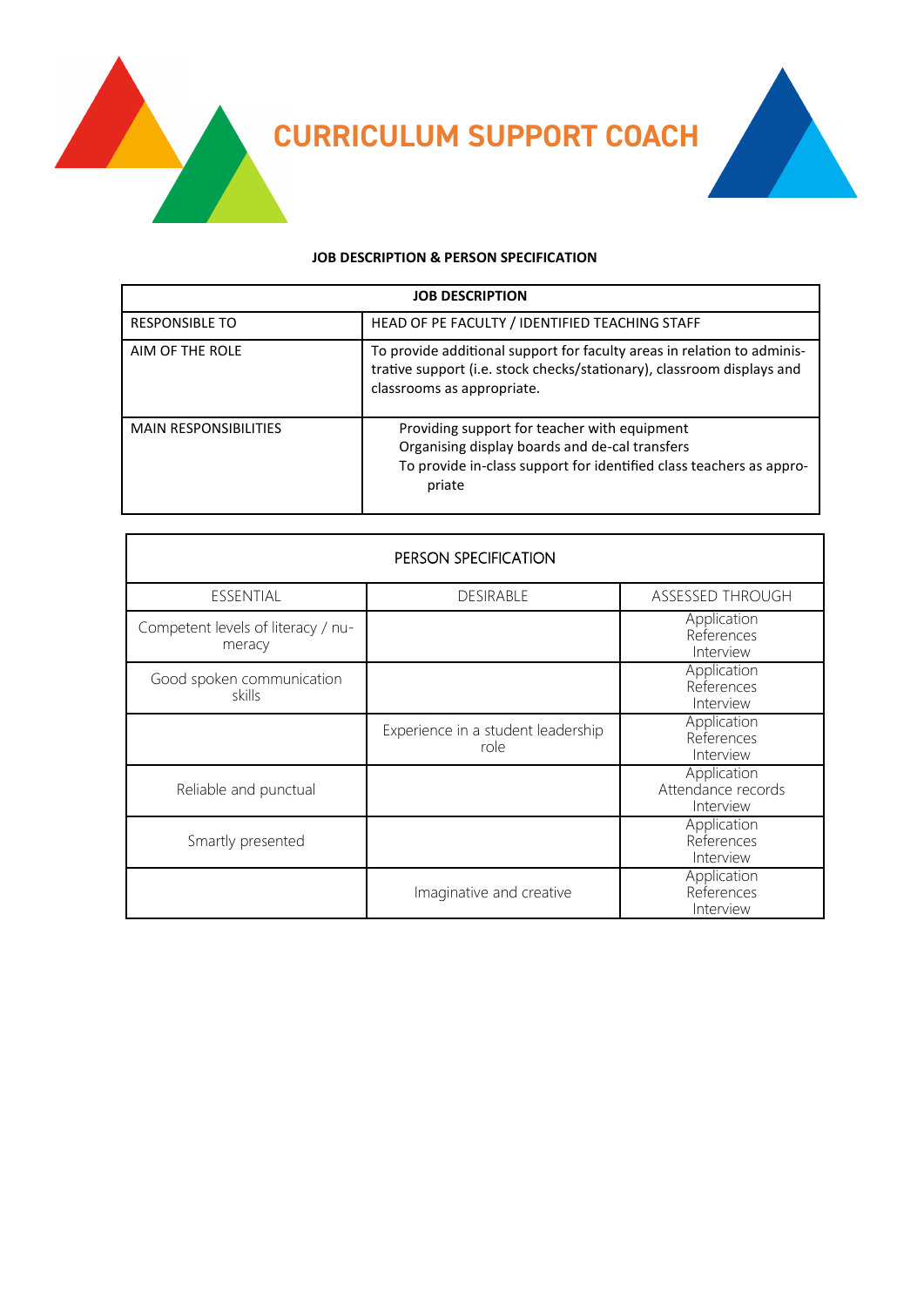

**JOB DESCRIPTION & PERSON SPECIFICATION**

| PERSON SPECIFICATION                         |                                            |                                                |  |
|----------------------------------------------|--------------------------------------------|------------------------------------------------|--|
| ESSENTIAL                                    | <b>DESIRABLE</b>                           | ASSESSED THROUGH                               |  |
| Competent levels of literacy / nu-<br>meracy |                                            | Application<br>References<br>Interview         |  |
| Good spoken communication<br>skills          |                                            | Application<br>References<br>Interview         |  |
|                                              | Experience in a student leadership<br>role | Application<br>References<br>Interview         |  |
| Reliable and punctual                        |                                            | Application<br>Attendance records<br>Interview |  |
| Smartly presented                            |                                            | Application<br>References<br>Interview         |  |
|                                              | Imaginative and creative                   | Application<br>References<br>Interview         |  |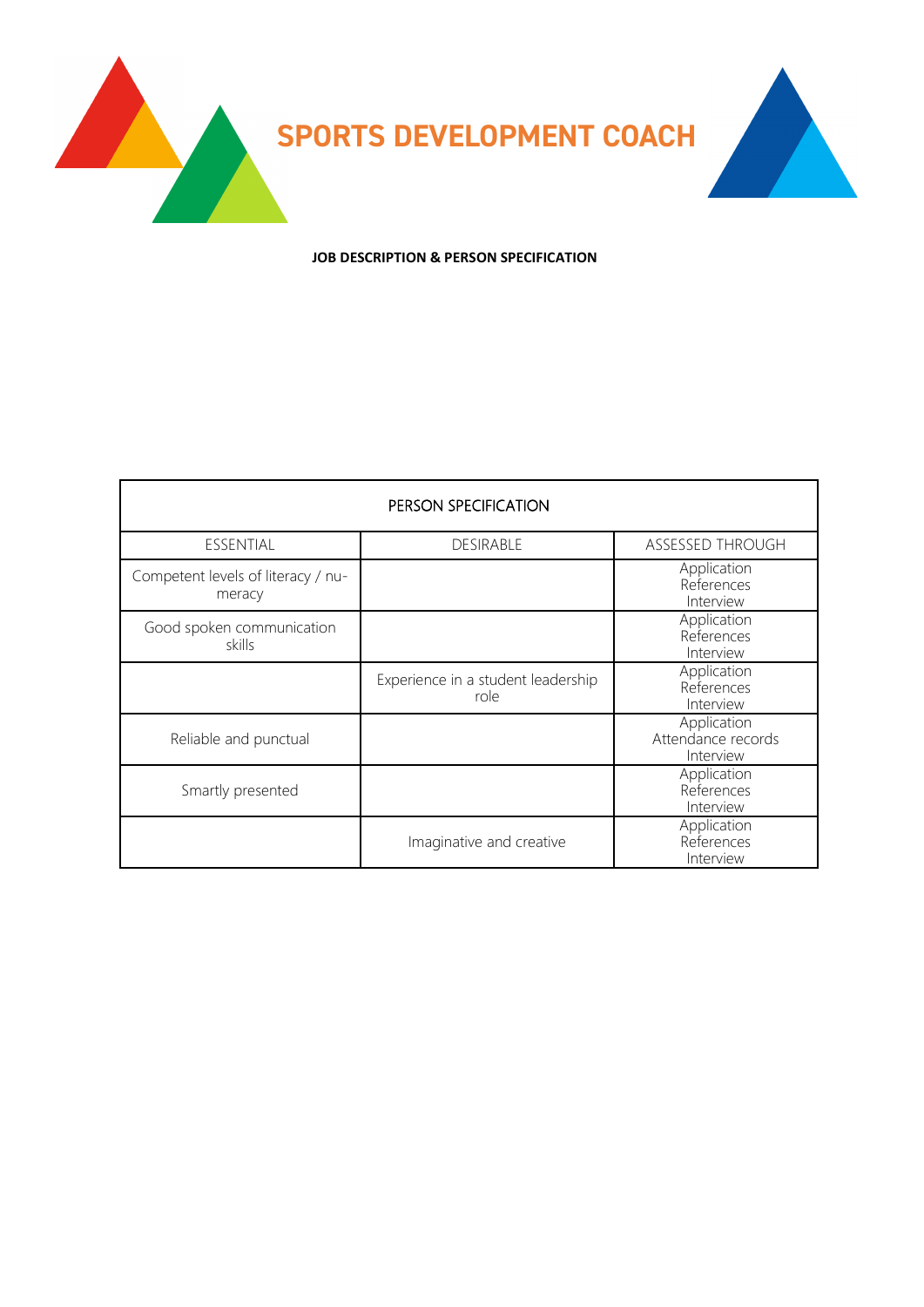**LITERACY/NUMERACY COACH**



#### **JOB DESCRIPTION & PERSON SPECIFICATION**

| <b>JOB DESCRIPTION</b>       |                                                                                                                                                                                                                                                                                                                  |  |
|------------------------------|------------------------------------------------------------------------------------------------------------------------------------------------------------------------------------------------------------------------------------------------------------------------------------------------------------------|--|
| <b>RESPONSIBLE TO</b>        | RAISING ACHIEVEMENT & CURRICULUM TEAMS                                                                                                                                                                                                                                                                           |  |
| AIM OF THE ROLE              | To support students with daily reading and/or daily numeracy<br>activities and to provide in-class support where appropriate to<br>enable KS3 students to build their confidence and skills.                                                                                                                     |  |
| <b>MAIN RESPONSIBILITIES</b> | Daily reading and/or numeracy activities during SMART START<br>and at break/lunch-time<br>In-class support for KS3 students where appropriate<br>To support the KS2-3 Recovery Team in delivering targeted catch<br>-up interventions<br>To record and measure the impact of reading and numeracy<br>activities. |  |

| <b>PERSON SPECIFICATION</b>                                    |                                            |                                                |
|----------------------------------------------------------------|--------------------------------------------|------------------------------------------------|
| <b>ESSENTIAL</b>                                               | <b>DESIRABLE</b>                           | <b>ASSESSED THROUGH</b>                        |
| Good levels of literacy / numeracy<br>i.e. predicted grades 5+ |                                            | Application<br>References<br>Interview         |
| Good spoken communication skills                               |                                            | Application<br>References<br>Interview         |
|                                                                | Experience in a student leadership<br>role | Application<br>References<br>Interview         |
| Reliable and punctual                                          |                                            | Application<br>Attendance records<br>Interview |
| Smartly presented                                              |                                            | Application<br>References<br>Interview         |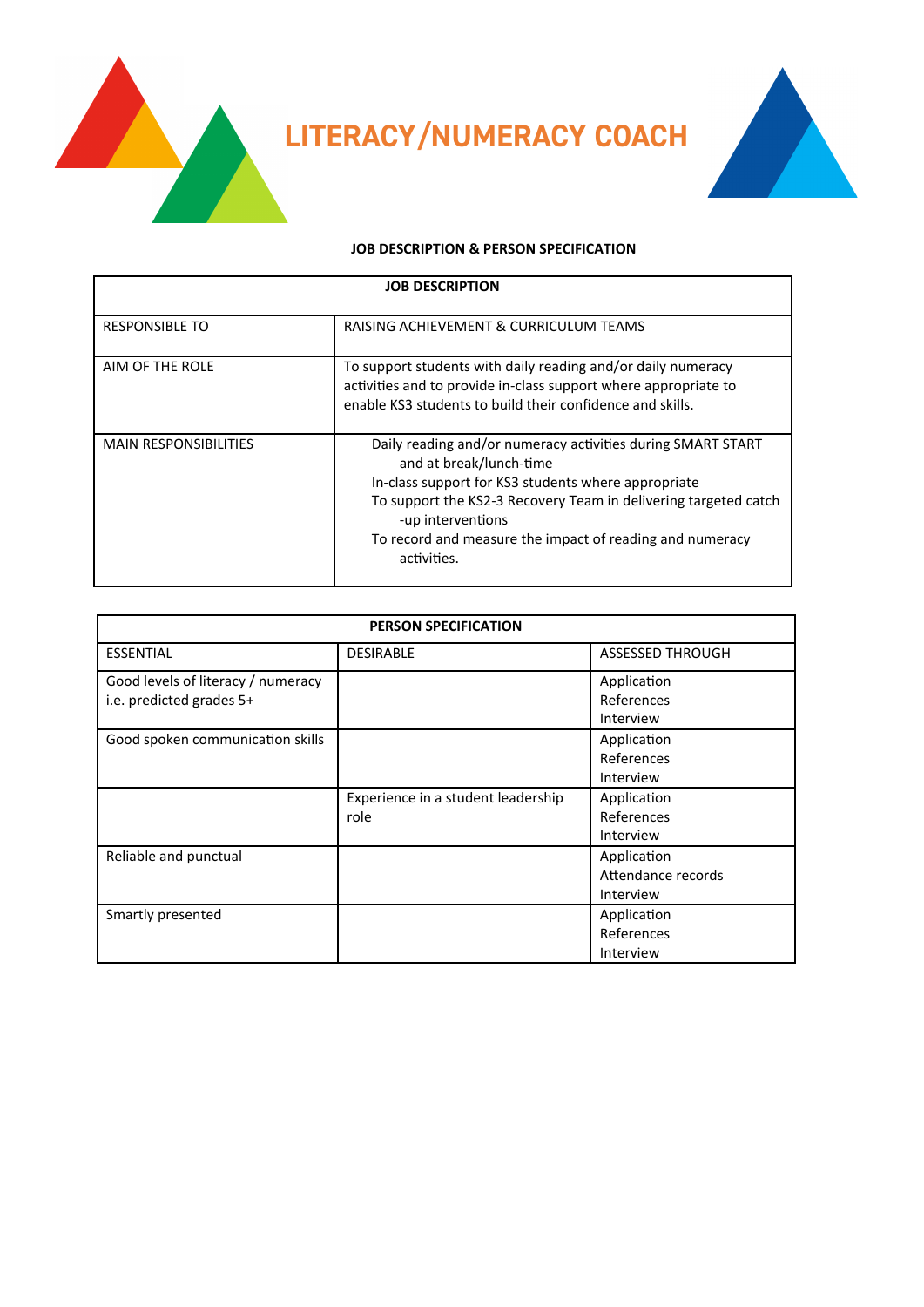



#### **JOB DESCRIPTION & PERSON SPECIFICATION**

| <b>JOB DESCRIPTION</b>       |                                                                                                                                                                                                                                                                           |  |
|------------------------------|---------------------------------------------------------------------------------------------------------------------------------------------------------------------------------------------------------------------------------------------------------------------------|--|
| <b>RESPONSIBLE TO</b>        | Senior Leaders-Student Voice                                                                                                                                                                                                                                              |  |
| AIM OF THE ROLE              | To support leaders in garnering the views and ideas of the student<br>body through planned and facilitated activities.                                                                                                                                                    |  |
| <b>MAIN RESPONSIBILITIES</b> | Facilitating focus groups of students from different year groups<br>to support the development of the student school<br>improvement plan.<br>To feedback back to the leadership teams on views and ideas<br>To support the creation of a student school improvement plan. |  |

| <b>PERSON SPECIFICATION</b>                                    |                                            |                                                |
|----------------------------------------------------------------|--------------------------------------------|------------------------------------------------|
| <b>ESSENTIAL</b>                                               | <b>DESIRABLE</b>                           | <b>ASSESSED THROUGH</b>                        |
| Good levels of literacy / numeracy<br>i.e. predicted grades 5+ |                                            | Application<br>References<br>Interview         |
| Good spoken communication skills                               |                                            | Application<br>References<br>Interview         |
|                                                                | Experience in a student leadership<br>role | Application<br>References<br>Interview         |
| Reliable and punctual                                          |                                            | Application<br>Attendance records<br>Interview |
| Smartly presented                                              |                                            | Application<br>References<br>Interview         |